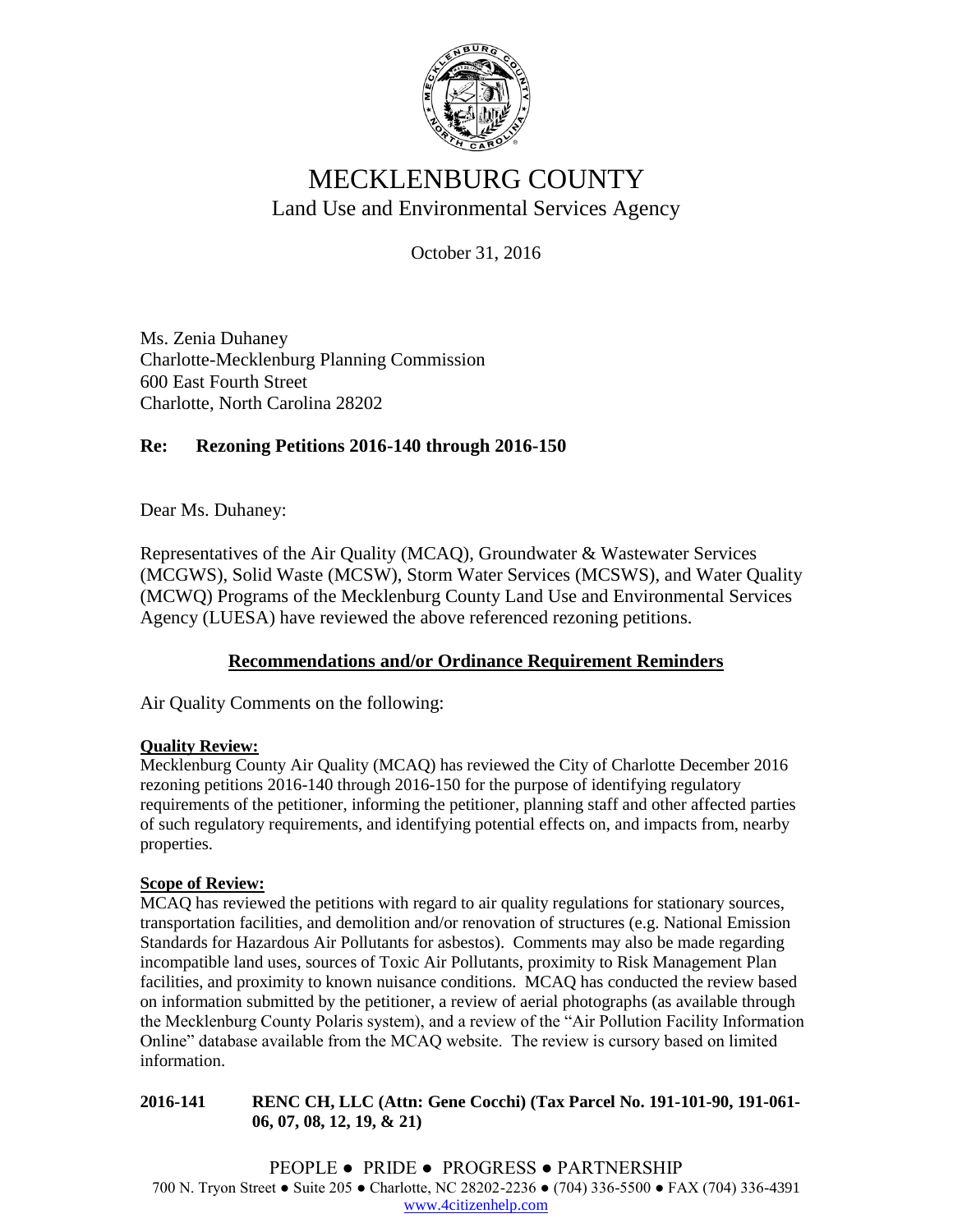Development of this site may require submission of an asbestos Notification of Demolition and Renovation to MCAQ due to possible demolition or relocation of an existing structure. A letter of notification and the required forms have been mailed directly to the petitioner by MCAQ.

### **2016-142 Patrick J. Staub & Beatriz C. Staub (Tax Parcel No. 123-041-04)**

Development of this site may require submission of an asbestos Notification of Demolition and Renovation to MCAQ due to possible demolition or relocation of an existing structure. A letter of notification and the required forms have been mailed directly to the petitioner by MCAQ.

#### **2016-144 MV Residential Development LLC (Attn: Charlie Rulick) (Tax Parcel No. 083-044-08, 09, 10, 15, 16, & 17)**

Development of this site may require submission of an asbestos Notification of Demolition and Renovation to MCAQ due to possible demolition or relocation of an existing structure. A letter of notification and the required forms have been mailed directly to the petitioner by MCAQ.

#### **2016-145 Bowman Real Estate, LLC (Attn: Michael Bowman) (Tax Parcel No. 027- 331-08)**

Development of this site may require submission of an asbestos Notification of Demolition and Renovation to MCAQ due to possible demolition or relocation of an existing structure. A letter of notification and the required forms have been mailed directly to the petitioner by MCAQ.

#### **2016-146 Barringer Capital, LLC (Attn: David Smith) (Tax Parcel No. 121-033-08, 09, & 10)**

Development of this site may require submission of an asbestos Notification of Demolition and Renovation to MCAQ due to possible demolition or relocation of an existing structure. A letter of notification and the required forms have been mailed directly to the petitioner by MCAQ.

#### **2016-147 Mallard Creek Associates #1, LLC (Attn: David Miller) (Tax Parcel No. 183-121-10 & 14)**

Development of this site may require submission of an asbestos Notification of Demolition and Renovation to MCAQ due to possible demolition or relocation of an existing structure. A letter of notification and the required forms have been mailed directly to the petitioner by MCAQ.

**2016-150 CW Development (Attn: David Helfrich) (Tax Parcel No. 187-271-36 & 42)** Development of this site may require submission of an asbestos Notification of Demolition and Renovation to MCAQ due to possible demolition or relocation of an existing structure. A letter of notification and the required forms have been mailed directly to the petitioner by MCAQ.

# **Groundwater & Wastewater Services (GWS) Comments on the following:**

# **Petitions 2016-140, 141, 142, 144, 146, 147 & 150**

GWS records indicate a contamination site(s) exist on or within 1,500 feet of the properties included in the petitions. An established Area of Regulated Groundwater Usage (ARGU) as defined by the Mecklenburg County Groundwater Well Regulations extends 1,500 feet around the contamination sites. In ARGU where municipally supplied water is available water supply wells for water supply, irrigation or open loop geothermal systems may not be permitted or constructed on or within 1,000 feet of contamination sites. Wells may be permitted with special construction and sampling requirements between 1,000 and 1,500 feet of contamination sites.

Please contact the staff members who conducted the reviews if you have any questions. The reviews were conducted by, Megan Green